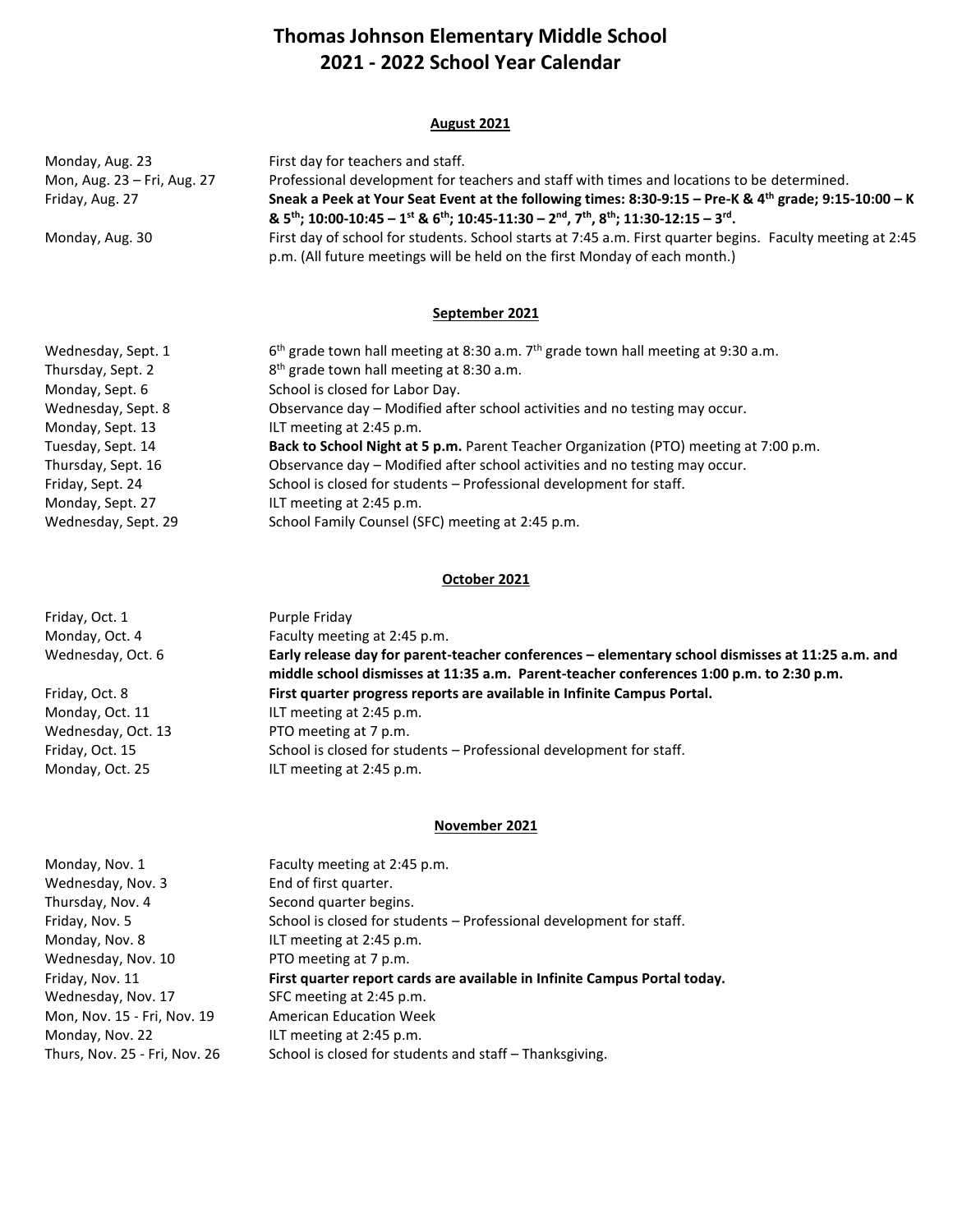#### **December 2021**

| Wednesday, Dec. 1           | Early release day for teacher professional development - elementary school dismisses at 11:25 a.m. |
|-----------------------------|----------------------------------------------------------------------------------------------------|
|                             | and middle school dismisses at 11:35 a.m. Staff PD 1:00 p.m. to 2:30 p.m.                          |
| Monday, Dec. 13             | Faculty meeting at 2:45 p.m.                                                                       |
| Wednesday, Dec. 8           | PTO meeting at 7 p.m.                                                                              |
| Monday, Dec. 13             | ILT meeting at 2:45 p.m.                                                                           |
| Wednesday, Dec. 15          | Parent-teacher conferences 4 p.m. to 6 p.m.                                                        |
| Thursday, Dec. 16           | Second quarter progress reports are available in Infinite Campus Portal today.                     |
| Fri. Dec. 24 - Fri. Dec. 31 | School is closed for students and staff - Winter break.                                            |

#### **January 2022**

| Monday, Jan. 3     | School reopens. Faculty meeting at 2:45 p.m.                                                                                                                                    |
|--------------------|---------------------------------------------------------------------------------------------------------------------------------------------------------------------------------|
| Monday, Jan. 10    | ILT meeting at 2:45 p.m.                                                                                                                                                        |
| Wednesday, Jan. 12 | Early release day for teacher professional development - elementary school dismisses at 11:25 a.m.<br>and middle school dismisses at 11:35 a.m. Staff PD 1:00 p.m. to 2:30 p.m. |
| Wednesday, Jan. 12 | PTO meeting at 7 p.m.                                                                                                                                                           |
| Monday, Jan. 17    | School is closed for students and staff - Dr. Martin Luther King, Jr. Day.                                                                                                      |
| Wednesday, Jan. 19 | End of second quarter.                                                                                                                                                          |
| Thursday, Jan. 20  | Third quarter begins.                                                                                                                                                           |
| Monday, Jan. 24    | ILT meeting at 2:45 p.m.                                                                                                                                                        |
| Wednesday, Jan. 26 | SFC meeting at 2:45 p.m. Second quarter report cards are available in Infinite Campus Portal today.                                                                             |

#### **February 2022**

| Wednesday, Feb. 2 | Early release day for teacher professional development - elementary school dismisses at 11:25 a.m.<br>and middle school dismisses at 11:35 a.m. Staff PD 1:00 p.m. to 2:30 p.m. |
|-------------------|---------------------------------------------------------------------------------------------------------------------------------------------------------------------------------|
| Monday, Feb. 7    | Faculty meeting at 2:45 p.m.                                                                                                                                                    |
| Wednesday, Feb. 9 | PTO meeting at 7 p.m.                                                                                                                                                           |
| Monday, Feb. 14   | ILT meeting at 2:45 p.m.                                                                                                                                                        |
| Friday, Feb. 18   | School is closed for students - Professional development day for staff.                                                                                                         |
| Monday, Feb. 21   | School is closed for students and staff - Presidents' Day.                                                                                                                      |
| Monday, Feb. 28   | ILT meeting at 2:45 p.m.                                                                                                                                                        |

# **March 2022**

| Wednesday, March 2  | Early release day for parent-teacher conferences - elementary school dismisses at 11:25 a.m. and<br>middle school dismisses at 11:35 a.m. Conferences 1:00 p.m. to 2:30 p.m. Third quarter progress<br>reports are available in Infinite Campus Portal. |
|---------------------|---------------------------------------------------------------------------------------------------------------------------------------------------------------------------------------------------------------------------------------------------------|
| Monday, March 7     | Faculty meeting at 2:45 p.m.                                                                                                                                                                                                                            |
| Wednesday, March 9  | PTO meeting at 7 p.m.                                                                                                                                                                                                                                   |
| Monday, March 14    | ILT meeting at 2:45 p.m.                                                                                                                                                                                                                                |
| Friday, March 25    | End of third quarter.                                                                                                                                                                                                                                   |
| Monday, March 28    | Fourth quarter begins. ILT meeting at 3:30 p.m.                                                                                                                                                                                                         |
| Wednesday, March 30 | SFC meeting at 2:45 p.m.                                                                                                                                                                                                                                |

# **April 2022**

| Friday, April 1<br>Monday, April 4<br>Wednesday, April 6 | Third quarter report cards are available in Infinite Campus Portal.<br>Faculty meeting at 2:45 p.m.<br>Early release day for teacher professional development - elementary school dismisses at 11:25 a.m.<br>and middle school dismisses at 11:35 a.m. Staff PD 1:00 p.m. to 2:30 p.m. PTO meeting at 7 p.m. |
|----------------------------------------------------------|--------------------------------------------------------------------------------------------------------------------------------------------------------------------------------------------------------------------------------------------------------------------------------------------------------------|
| Mon, April 11 - Mon, April 18                            | School is closed for students and staff - Spring Break.                                                                                                                                                                                                                                                      |
| Tuesday, April 19                                        | School reopens.                                                                                                                                                                                                                                                                                              |
| Friday, April 22                                         | Observance day – Modified after school activities and no testing may occur.                                                                                                                                                                                                                                  |
| Monday, April 25                                         | ILT meeting today at 2:45 p.m.                                                                                                                                                                                                                                                                               |